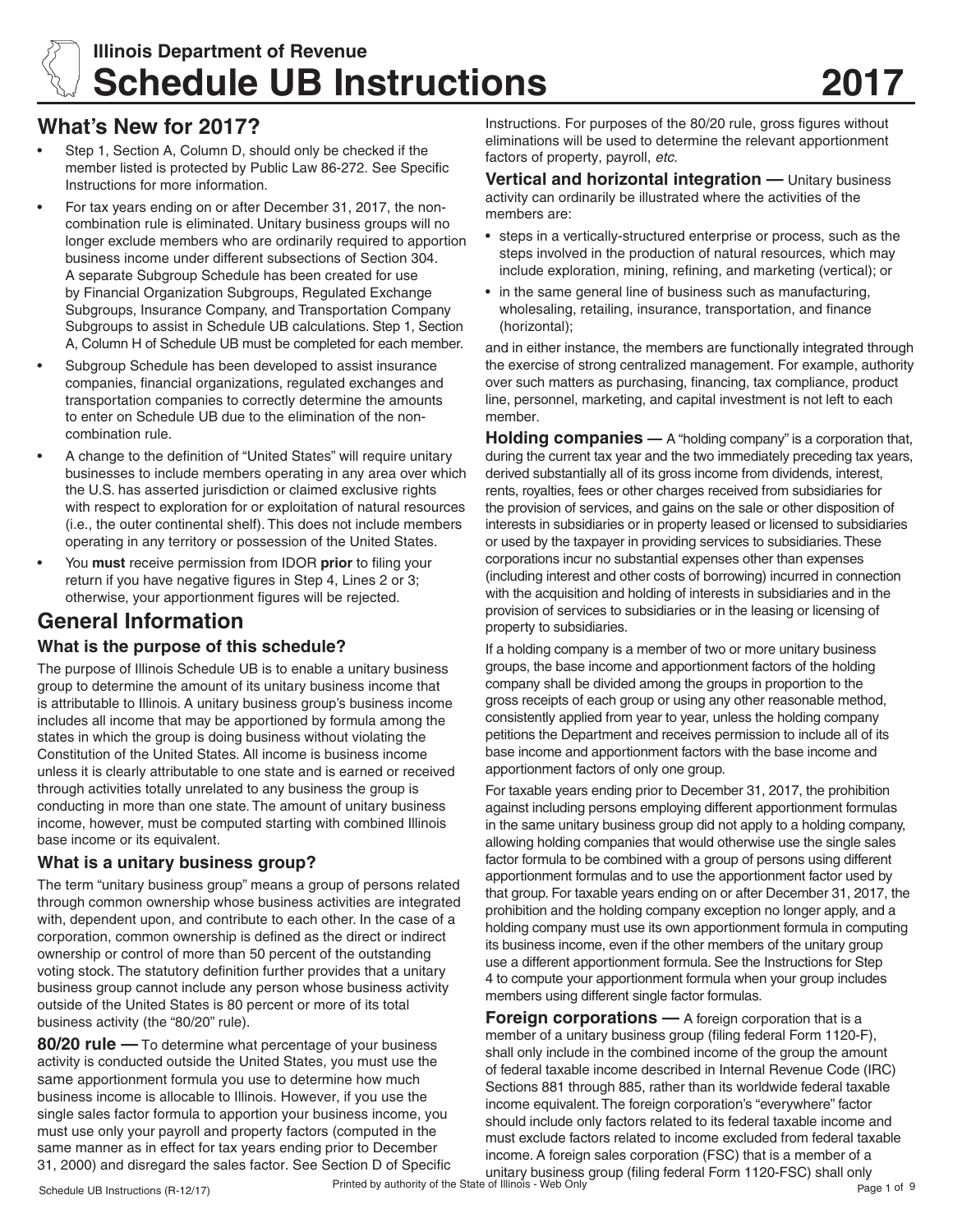include in the combined income of the group the amount of federal taxable income described in IRC Sections 921 through 927.

**Unitary filers that derive business income solely from Illinois** — Unitary business groups composed exclusively of members that derive business income solely from Illinois are required to file as a unitary group. Unitary returns filed by such a group that report a business loss must also include a completed Schedule UB so the combined loss can be prorated in accordance with regulations for purposes of carryover to separate return years. The factor formula information from Step 4 of Illinois Schedule UB is necessary in order to divide the Illinois loss among the unitary group members.

**Partnerships and S corporations** — Partnerships and S corporations may not be included on a combined return. However, some partnerships and all S corporations that are members of a unitary group must file separate unitary returns using Schedule UB. See the Specific Instructions for completing Form IL-1065 and Form IL-1120-ST below.

### **Who is the designated agent and controlling corporation?**

The designated agent is a member of the unitary business group that **must** be an Illinois taxpayer and authorized to file the combined return as the agent for the other members. The controlling corporation is the corporation that directly or indirectly owns a controlling interest in all the members of the unitary business group. If the controlling corporation is a member of the group and an Illinois taxpayer, it **must** be the designated agent. If the controlling corporation cannot be the designated agent, the group must select an Illinois taxpayer member to be the designated agent. The designated agent must remain the same every year, unless the designated agent ceases to be a member of the group or the controlling corporation becomes the designated agent. If, as a result of repeal of the prohibition against including members employing different apportionment methods in the same unitary business group, a new group composed of one or more prior groups is formed, and the controlling corporation is not an Illinois taxpayer member of the group, then you may designate any member of the new group as the designated agent of the new group. Designation of the agent is made in Step 1 of Illinois Schedule UB.

The designated agent that files the combined return for a tax year must remain the designated agent for that tax year unless a new designated agent is named for the group for a later tax year (including where a new designated agent is named because a new group is formed as a result of repeal of the prohibition against combining members using different single factor formulas). At that time, you may leave the old designated agent as the member responsible for the earlier tax years, or you may choose to change the designated agent for the earlier years to the group's new designated agent or to any other member of the group. You must notify us in writing of your election and include the name, FEIN, and address of the member whom you want to replace the old designated agent, and the name and telephone number of the contact person. Mail the notification to:

#### **ILLINOIS DEPARTMENT OF REVENUE**

#### **CENTRAL REGISTRATION DIVISION PO BOX 19030**

# **SPRINGFIELD IL 62794-9030**

# **What are the filing requirements?**

#### **Illinois combined unitary returns**

Corporations (other than S corporations) that are members of the same unitary business group **must** file as one taxpayer (including all eligible members) for purposes of any original return, extension, claim for refund, collection, payment, amended return, and determination of the combined Illinois tax liability. The group is required to file a combined unitary return (one Form IL-1120).

For more information regarding combined return filers, see Illinois Income Tax Regulations, Sections 100.5200 through 100.5280.

#### **Illinois separate unitary returns**

Illinois taxpayers that are S corporations and non-corporate members of a unitary business group do not file as part of the combined return. However, some partnerships and all S corporations that are members of a unitary group are required to file Illinois separate unitary returns, as well as make separate:

- tentative tax payments;
- claims for refunds; and
- amended returns.

**ENote** The unitary business group (including S corporation and non-corporate members) must complete only one Illinois Schedule UB and include a copy with each return filed.

#### **Partnership requirements**

**If the following applies, do not include a partnership in your Schedule UB:** If a partnership is engaged in a unitary business with one or more of its partners but the unitary partners do not own substantially all of the interest in the partnership, the partnership should not be included on a Schedule UB with the partners. Substantial ownership is defined as owning more than 90 percent of all the interest in the partnership. In this situation, each unitary partner must determine the portion of its business income taxed by Illinois by adding its share of that partnership's business income and apportionment factors (Illinois and everywhere) to its own business income and apportionment factors (Illinois and everywhere). This rule applies to you if you are unitary with one or more of your partners or if you are a partner in another partnership and are engaged in a unitary business with that partnership. See Illinois Income Tax Regulations, Section 100.3380(d) for more information. If the unitary partner and the partnership apportion their business income using different single factor apportionment formulas, then you may need to apply the subgroup method in order to determine the partner's share of the apportionment factors of the partnership to add to its own apportionment factors, as well as to determine the apportionment factor of any of the other members of your group that use the same apportionment formula as the partnership. See the Instructions for Step 4, Lines 2 through 4, for more information regarding the subgroup method. If the partnership and its unitary partner are required to apportion business income using a different apportionment formula, then:

- If the partnership apportions business income using the single sales factor formula under Illinois Income Tax Act (IITA) Section 304(a), add the distributive share of the partnership's Illinois and everywhere sales to the unitary partner's Illinois and everywhere sales as determined by the unitary partner using the subgroup method.
- If the partnership is a financial organization, federally regulated exchange that elects to apportion business income under IITA Section 304(c-1), or a transportation company, then:
	- 1. the unitary partner must include in its Illinois sales its distributive share of the partnership's Illinois sales, determined by applying the subgroup method to the partnership as if the partnership were included on the Schedule UB, but using only the partner's distributive share of the partnership's apportionment factors. Follow the instructions for applying the subgroup method in Step 4, Line 3, using only the partner's distributive share of the partnership's apportionment factors to determine the partnership's Illinois sales, and then add the result to the unitary partner's Illinois sales as otherwise determined on Step 4, Line 3, and enter the total on the unitary partner's Step 4, Line 3;
	- 2. the unitary partner must include in its everywhere sales its distributive share of the partnership's everywhere sales. Add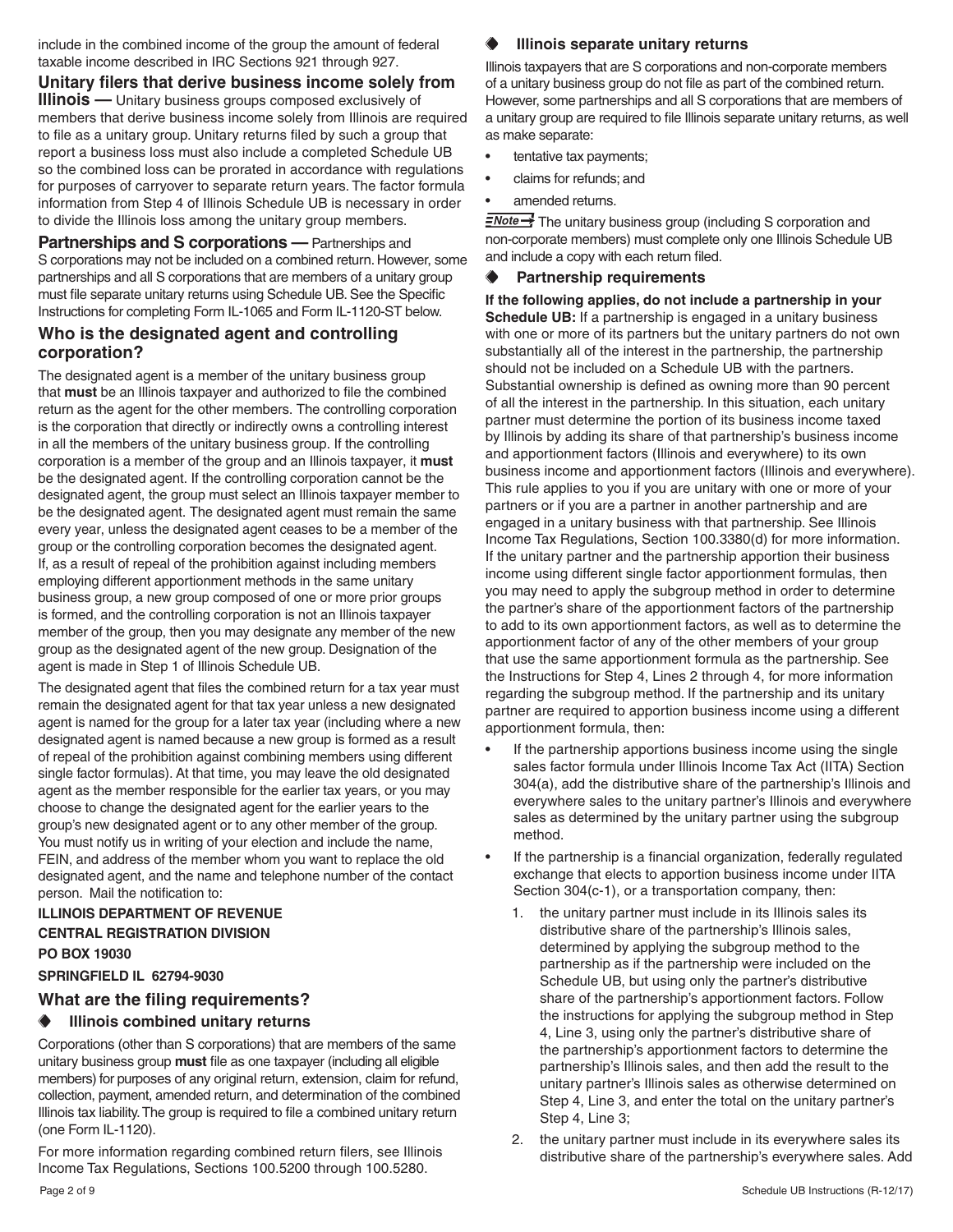the unitary partner's distributive share of the partnership's everywhere sales to the unitary partner's everywhere sales as otherwise determined on Step 4, Line 2, and enter the total on Step 4, Line 2; and

3. any other member of your group that apportions business income using the same apportionment formula as the partnership must determine its Illinois sales by applying the subgroup method including the partnership as a member of the subgroup included on the Schedule UB, but using only the unitary partner's distributive share of the partnership's apportionment factors in applying the subgroup method. Follow the instructions for Step 4, Line 3, using only the unitary partner's distributive share of the partnership's apportionment factors in order to compute the Illinois sales of the member that apportions business income using the same apportionment formula as the partnership.

#### **If the following applies, you must include a partnership in your Schedule UB:** If you are a partnership who is a shareholder in a corporation and you are engaged in a unitary business with that corporation, or if you are owned more than 90 percent by members of your unitary business group (determined without regard to the rule prohibiting taxpayers conducting 80% or more of their business activities outside the United States from being included in a unitary business group), and you:

- use the same taxable year as a combined group that includes your partners or your subsidiary, you should use the Schedule UB prepared by the combined group in completing your Form IL-1065; or
- use a different taxable year from the combined group that includes your partners or your subsidiary (or there is no combined group) you must complete your own Schedule UB using your own taxable year.

### **What if there are different accounting periods?**

If the unitary business group members' accounting periods differ, the designated agent's accounting period must be used to determine the unitary group's business income.

Corporate members (other than S corporations) of the unitary business group must file combined, even if their accounting periods differ. In determining the proper income to be included in the appropriate accounting period, a member may compute its pro forma taxable income from its books and records for the common taxable year. As an alternative, a member may determine its income based on the number of months of its tax year that are within the common accounting period. For example, if one member uses a calendar year and the common accounting period ends October 31, 2017, the member should include two-twelfths of its income from the year ended December 31, 2016, and ten-twelfths of its income from the year ended December 31, 2017. This method may be used only if the group's return may be timely filed after the member's taxable year ends. As another alternative, the group may include in its taxable income all of the taxable income of a member whose tax year ends within the group's tax year. Once one of these methods is used for a member, that member must continue to use that method unless the requirements of Illinois Income Tax Regulations, Section 100.5265(c) are met.

# **What if there are part-year members?**

All part-year members are required to file as part of the unitary business group for the portion of the year the taxpayer is a member. For the remainder of the year, the member is required to file a separate non-unitary return. However, if the member belongs to another unitary business group during the remainder of the year, that member is required to file as part of that group, following the same instructions as above. For more information, see the Illinois Income Tax Regulations, Section 100.5270(f).

### **What if a domestic international sales corporation (DISC) or a foreign sales corporation (FSC) is a member of this unitary group?**

A corporation that has elected to be, or is treated as a DISC for the taxable year under IRC Section 992, is not subject to the taxes imposed by IRC Subtitle A (except for the tax imposed on transfers to avoid income tax under Section 1491). Similarly, a DISC is not subject to the taxes imposed by the IITA and is not required to file an Illinois income tax return.

Consequently, even though a DISC may be a member of a unitary business group, only the actual and deemed distributions taxable to the DISC's shareholders for federal income tax purposes should be accounted for in determining Illinois income tax liability. Neither the portion of DISC income on which federal income tax is deferred for the tax year, nor the sales factor of the DISC should be accounted for in the computation of Illinois income tax liability of the unitary business group under the combined method of apportionment.

Corporate shareholders of a DISC should include in business income their actual and deemed distributions from the DISC, to the extent the distributions are federally taxed. To the extent that the DISC's activities are an integral part of the unitary business, the actual and deemed distributions should be included in the combined unitary business income. If a DISC meets the criteria for inclusion in the unitary business group, it must be listed under Step 1, Section A, of Illinois Schedule UB. However, computations for the DISC should not be required for Steps 2, 3, and 4 of Illinois Schedule UB. In conformity with the applicable provisions of the IRC, the other members of the unitary business group that are shareholders of the DISC should include such amounts in their respective federal taxable incomes (or equivalents) as are required to be included for federal income tax purposes.

Distributions from DISCs are treated in accordance with the federal rules pertaining to dividends, dividend exclusions, and dividend-received deductions for Illinois purposes.

An FSC is taxed by Illinois to the extent its nonexempt foreign trade income, investment income, and carrying charges (taxable for federal purposes) are allocable to Illinois.

# **Can a reasonable facsimile of Schedule UB be used?**

You must obtain and use forms prescribed by the Illinois Department of Revenue. Separate statements not on forms provided or approved by the Department will not be accepted and you will be asked for appropriate documentation. **Failure to comply with this requirement may result in failure to file penalties, a delay in the processing of your return, or a delay in the generation of any refund.** Additionally, failure to submit appropriate documentation when requested may result in a referral to our Audit Bureau for compliance action.

# **What if I need additional assistance?**

If you need additional assistance

- Visit our website at **tax.illinois.gov**.
- Write to us at: **ILLINOIS DEPARTMENT OF REVENUE PO BOX 19044 SPRINGFIELD IL 62794-9044**
- • Call **1 800 732-8866** or **217 782-3336** (TDD, telecommunications device for the deaf, at **1 800 544-5304**).
- • Visit a regional office.

Our office hours are 8:00 a.m. to 5:00 p.m. (Springfield office) and 8:30 a.m. to 5:00 p.m. (all other regional offices), Monday through Friday.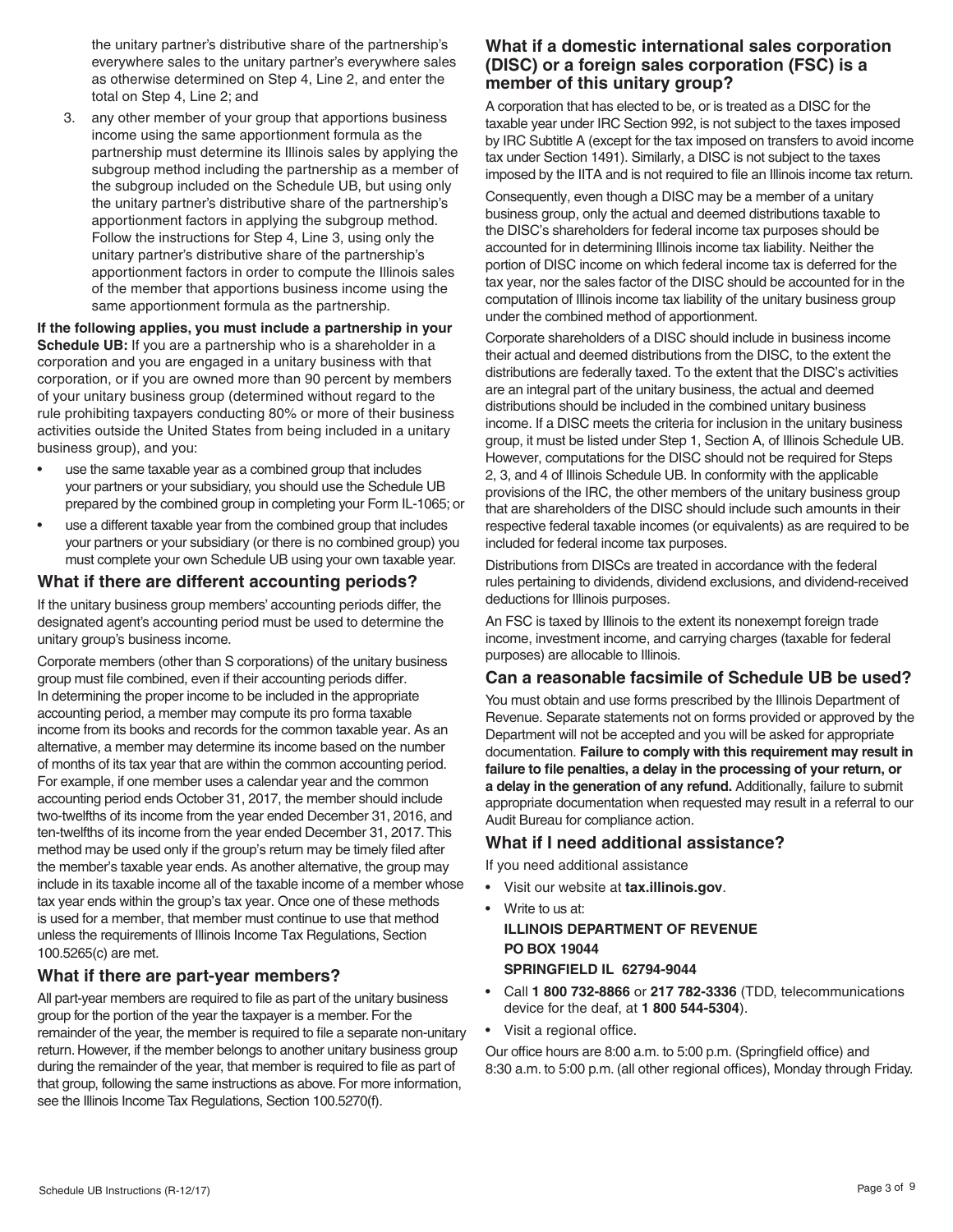# **Specific Instructions**

Use this Schedule UB to file unitary for tax years ending **on or after December 31, 2017**. Use Illinois Schedule UB with an earlier revision date to file unitary for tax years **ending prior to December 31, 2017.**

 $\frac{1}{2}$  If the unitary business group consists of more members than space provided, complete and attach additional copies of Illinois Schedule UB.

Illinois Schedule UB must be attached to:

- Form IL-1120 or Form IL-1120-X;
- Form IL-1120-ST or Form IL-1120-ST-X (for all members who are S corporations); or
- Form IL-1065 or Form IL-1065-X (for partnerships required to file a unitary return).

#### **Step 1 — Provide your membership information**

Enter the name and FEIN of the designated agent. The designated agent must file the Illinois Schedule UB in this tax year and each succeeding year.

Enter the name and FEIN of the designated agent that filed Illinois Schedule UB last year, if different from this year.

Enter the name and FEIN of the controlling corporation if it is not the designated agent.

You must indicate whether the controlling corporation is a member of this unitary business group.

 $\frac{7}{2}$  If your unitary business group consists solely of members who are not C corporations, enter the name and FEIN of the member who on a recurring basis has the greatest Illinois tax liability. This member must file Illinois Schedule UB in this tax year and each succeeding year. All returns filed by other members of the group must use that Illinois Schedule UB to complete their separate unitary returns. If the group includes members who use different tax years, a Schedule UB must be completed for each different tax year.

### **Section A — List all members**

**ENote >>>** You may not substitute the Affiliations Schedule (U.S. Form 851) from a federal consolidated return for Section A.

**Columns A, B, and C —** List all members of the unitary business group, including name, FEIN, and tax year ending.

FNote You must provide the entire FEIN for each member, do not provide a partial FEIN as it will result in a processing delay.

**Column D** — Check the line in this column if the member listed in Column A is protected by Public Law 86-272.

For each member protected by Public Law 86-272 prepare a separate statement listing

- the member's state of incorporation;
- the state of commercial domicile;
- total number of its employees during the year;
- the number of employees who were in Illinois on business during the year; and
- the cost price of real and tangible personal property, including rental property at eight times the annual rent, everywhere and in Illinois.

Keep the statement for each applicable member with your income tax records. Do not attach the statement to your Illinois income tax return or submit it to the Department unless we specifically request it.

**Columns E and F** — Check the line in these columns if they apply to the member listed in Column A for this tax year.

**Column G —** If the member is designated as a holding company, place a check in this column.

**Column H** — You must indicate the type of apportionment method used by each member . Use the following letters to indicate each member's apportionment method.

| If your member's method is:         | In Column H, enter: |
|-------------------------------------|---------------------|
| <b>Single Sales</b>                 | "S"                 |
| <b>Financial Organization</b>       | "F"                 |
| <b>Transportation Company</b>       | "T"                 |
| <b>Insurance Company</b>            | " "                 |
| <b>Federally Regulated Exchange</b> | "F"                 |
| Alternative Method, previously      |                     |
| approved by the Department          | "А"                 |
| <b>Column I</b> — If a member is    |                     |

an S corporation, place an "S" on that member's line in Column I.

a partnership, place a "P" on that member's line in Column I.

#### **Section B — List any mergers with members listed in Section A**

**Column A —** Enter the name and FEIN of the person who has merged with or liquidated into any member of this unitary group in this tax year. Include persons who were members of this unitary group before the merger or liquidation and persons who were acquired by the unitary group in a transaction in which they were merged or liquidated.

**Column B —** Enter the name and FEIN of the member listed in Section A into whom this person merged or liquidated and the date of merger.

### **Section C — List all members who left the group during this tax year**

**Column A —** Enter the name and FEIN of any member who was a member of this unitary group last year and left the group during this tax year.

**Column B —** Provide the name and FEIN of the company to whom the member in Column A was sold and the date of sale, if applicable.

#### **Section D — Provide information about your excluded members**

A unitary business group may not include any person whose business activity outside of the United States is 80 percent or more of its total business activity (the 80/20 rule). To determine whether a potential member is excluded by the 80/20 rule, you must use the factors normally required to apportion business income (under IITA Section 304), with three exceptions. First, the numerator of each factor will include business activity in the U.S, rather than in Illinois alone. For this purpose, United States includes the 50 states, District of Columbia, and any area over which the U.S. has jurisdiction or exclusive rights for the exploration of national resources (i.e. Outer Continental Shelf), but does not include any territory or possession of the United States. Second, if you use the singlesales factor formula in IITA Section 304(a) to apportion your business income, you cannot use the sales factor in applying the 80/20 rule. Instead, you must use only your payroll and property factors, computed in the same manner as these factors were computed for tax years ending prior to December 31, 2000. For example, if 85 percent of your property and 95 percent of your payroll is outside the United States, then 90 percent of your business activity is conducted outside the United States (85 percent plus 95 percent, divided by 2), and you cannot be included in a unitary business group even if 100 percent of your sales are made in the United States. Third, to determine the relevant apportionment factors, you should use gross figures without eliminations for transactions with other members of your group. Foreign corporations filing U.S. Form 1120F will generally not be excluded from the group under the 80/20 test because only their domestic property, payroll, or other apportionment factors will be used in the "everywhere" denominators, rather than worldwide "everywhere" figures. See Illinois Income Tax Regulations, Section 100.3380(e) for more information.

**Line 1 —** Enter the total number of members excluded from the unitary group (not listed in Sections A through C) who are controlled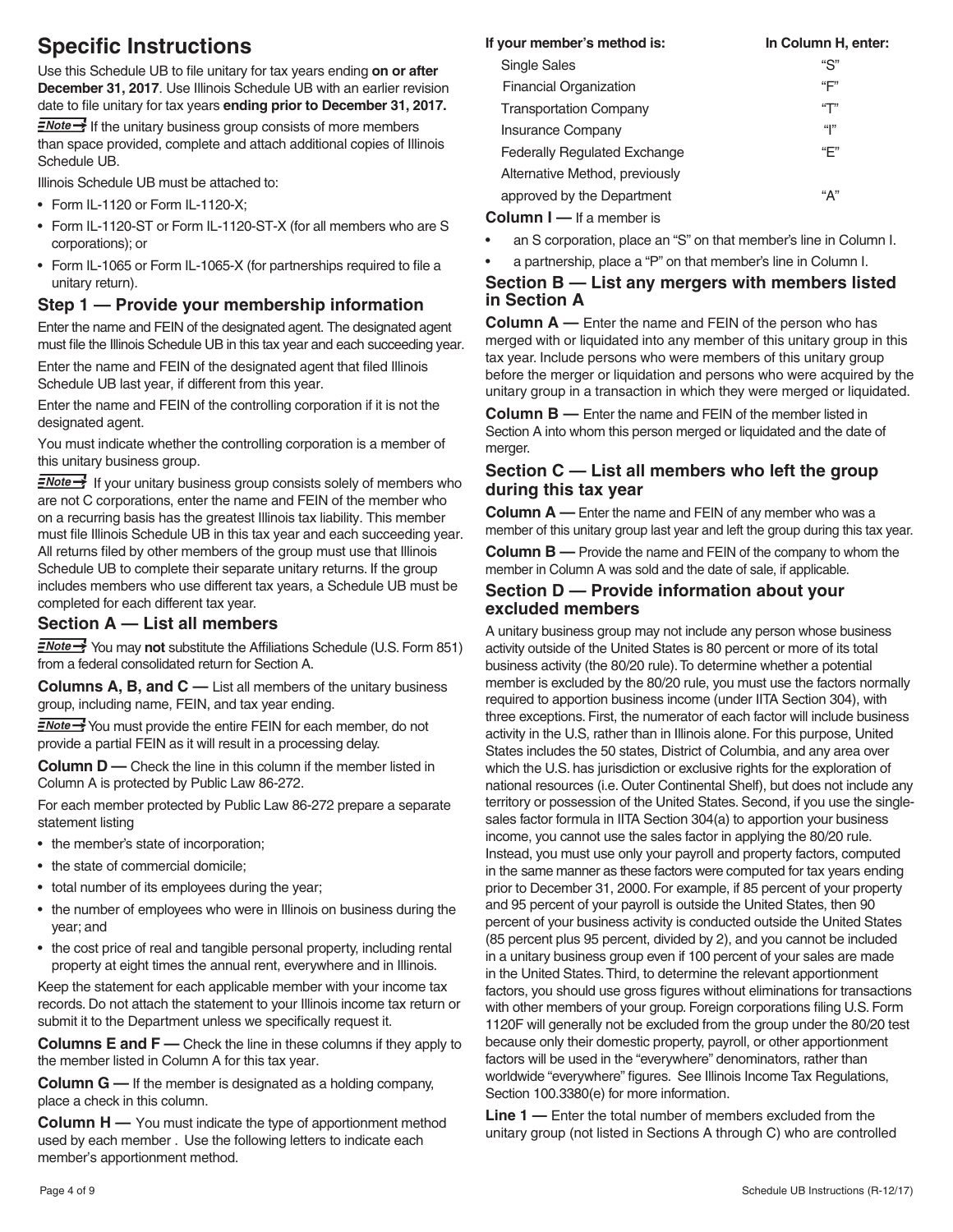directly or indirectly (through the ownership of more than 50 percent of their voting stock) by a member of the unitary business group but

- conducts more than 80 percent of its business activity outside the United States, or
- is not unitary.

 If you have excluded members on Line 1, you **must** complete Step 5 by providing your affiliated company information.

#### **Step 2 — Figure your federal taxable income**

**Head of Columns A, B, and C —** Enter the entire FEIN for each member of the unitary group. A partial FEIN will result in a delay in the processing of your return.

**Columns A, B, and C —** Complete Lines 1 through 30 for each member of the unitary business group listed in Step 1, Section A. Generally, these line amounts correspond to the line amounts from U.S. Form 1120. Use additional schedules, if necessary.

**Computing federal taxable income (or net operating loss) —** All members of the unitary business group must include their federal taxable income or loss in Step 2.

Federal taxable income or loss in Step 2 means "separate taxable income" that would be computed by each member for purposes of a federal consolidated return and its supporting statements in accordance with IRS Regulations, Section 1.1502-12. For Illinois income tax purposes, the federal taxable income or loss of each member of the unitary business group is entered on Line 30.

**For S corporations,** federal taxable income on Line 30 should equal the amount on Form IL-1120-ST, Step 3, Line 13.

**For partnerships required to file a unitary return,** federal taxable income on Line 30 should equal the amount on Form IL-1065, Step 3, Line 13.

**Column D — Eliminations between group members and federal consolidated adjustments —** Enter any consolidating adjustments made in combining the amounts in Columns A, B, and C. **Attach** an explanation of any adjustments made. Also, if a partnership is included in this Schedule UB, eliminate the shares of each partnership item that are included in the income of partners who are included in this Schedule UB.

**Column E — Combined totals —** Enter the net total of Columns A, B, C, and D for each line. Combined taxable income (or combined NOL) should be determined by treating all members of the unitary business group as if they constitute a federal consolidated group and by applying the federal regulations for determining consolidated taxable income (see IRS Regulations, Section 1.1502-11) and consolidated NOL (see IRS Regulations, Section 1.1502-21(e)), but without applying the federal "separate return limitation year" or life-nonlife insurance company limitations.

**Federal elections —** In computing federal taxable income, each member is required to follow all elections it made (or that were made on its behalf) for federal income tax purposes.

#### **Step 3 — Figure your combined business income**

Generally, these items correspond to lines on Form IL-1120, Steps 2 and 3. Line reference charts are provided for Form IL-1120-ST and Form IL-1065 filers in the specific instructions for those filers at the end of these instructions. For specific line information, see the instructions for the return you are filing. Schedules used to compute any amounts shown **must** be attached to your return.

**Head of Columns A, B, and C —** Enter the entire FEIN of each unitary group member included in Step 2. A partial FEIN will result in a delay in the processing of your return.

**Columns A, B, and C —** For each line item, enter the dollar amounts requested for each member of the unitary business group.

**Column D —** See specific instructions for Step 2, Column D, Eliminations between group members and federal consolidated adjustments.

 $\equiv$  For Illinois purposes, all addition and subtraction modifications must be entered as positive figures. Therefore, the amount of eliminations should also be entered as positive figures.

**Column E —** Enter the net total of Columns A, B, C, and D for each line.

**Line 1 —** Enter the federal taxable income or loss for Illinois purposes from Step 2, Column E, Line 30.

### **Special instructions for Lines 24 and 25**

**Line 24 —** Enter the amount of all nonbusiness income or loss from Illinois Schedule NB, Column A. Attach Illinois Schedule NB to your return.

**FNote >>>** For tax years beginning on or after January 1, 2003, the designated agent may make an election to treat all of the unitary group's income, other than compensation, as business income. For more information on making this election, see the instructions for the return you are filing. If the election is made, enter "0" on Line 24.

**Line 25** — Enter the amount of all business income or loss (net of any eliminations or adjustments in Column D of Steps 2 or 3) received from any non-unitary partnership, any partnership included on this Schedule UB, any S corporation, and any trust or estate of which the corporation is a partner or beneficiary.

 $\equiv$ Note  $\rightarrow$  If the activities of the corporation and the activities of a partnership of which the corporation is a partner constitute a unitary business relationship but the partnership is not included on this Schedule UB, the corporation's shares of the partnership's business income or loss and factors must be included in the business income and factors of the corporation. See Partnership requirements, previously, for more information. Any such income cannot be subtracted on Line 25. For more information, see Illinois Income Tax Regulations, Section 100.3380(d).

#### **Step 4 — Figure your apportionment factor**

 $\frac{2 \text{Note} \rightarrow \text{All}}{2}$  All unitary filers must complete Step 4 of Schedule UB.

**Heads of Columns A, B, and C —** Enter the FEIN for each member included in Step 2.

**Line 1 —** Enter the combined unitary business income or loss from Step 3, Column E, Line 27.

**FNote >>**For each separate Line, 2 through 8, add the amounts **in Columns A, B, and C, and enter the combined totals for each line in Column D.** If your unitary business group includes one or more members who use different formulas to apportion business income, then you must use the subgroup method to determine the amounts to enter on Lines 2, 3 and 4. In addition, if your group includes a unitary partnership that is not required to be included on this Schedule UB and that uses an apportionment formula that is different from its unitary partner, then that unitary partner, as well as any other members of your group that use the same apportionment formula as the unitary partnership, may need to use the subgroup method in order to determine their shares of the partnership's apportionment factors to be included on the unitary partner's Lines 2, 3 and 4, or the member's own apportionment factor on Lines 2, 3 and 4. See Partnership requirements, previously, for more information. Only groups that include members who use different apportionment formulas are required to apply the subgroup method. Under the subgroup method, you must arrange the members of your unitary business group into subgroups. A subgroup consists of one or more members of your group who use the same single factor formula to apportion business income. One or more of the following subgroups may be included in your unitary business group:

- **Sales Factor Subgroup A sales factor subgroup consists of** one or more members that apportion business income using the single sales factor formula under IITA Section 304(a).
- **Insurance Company Subgroup An insurance company** subgroup consists of one or more members that are insurance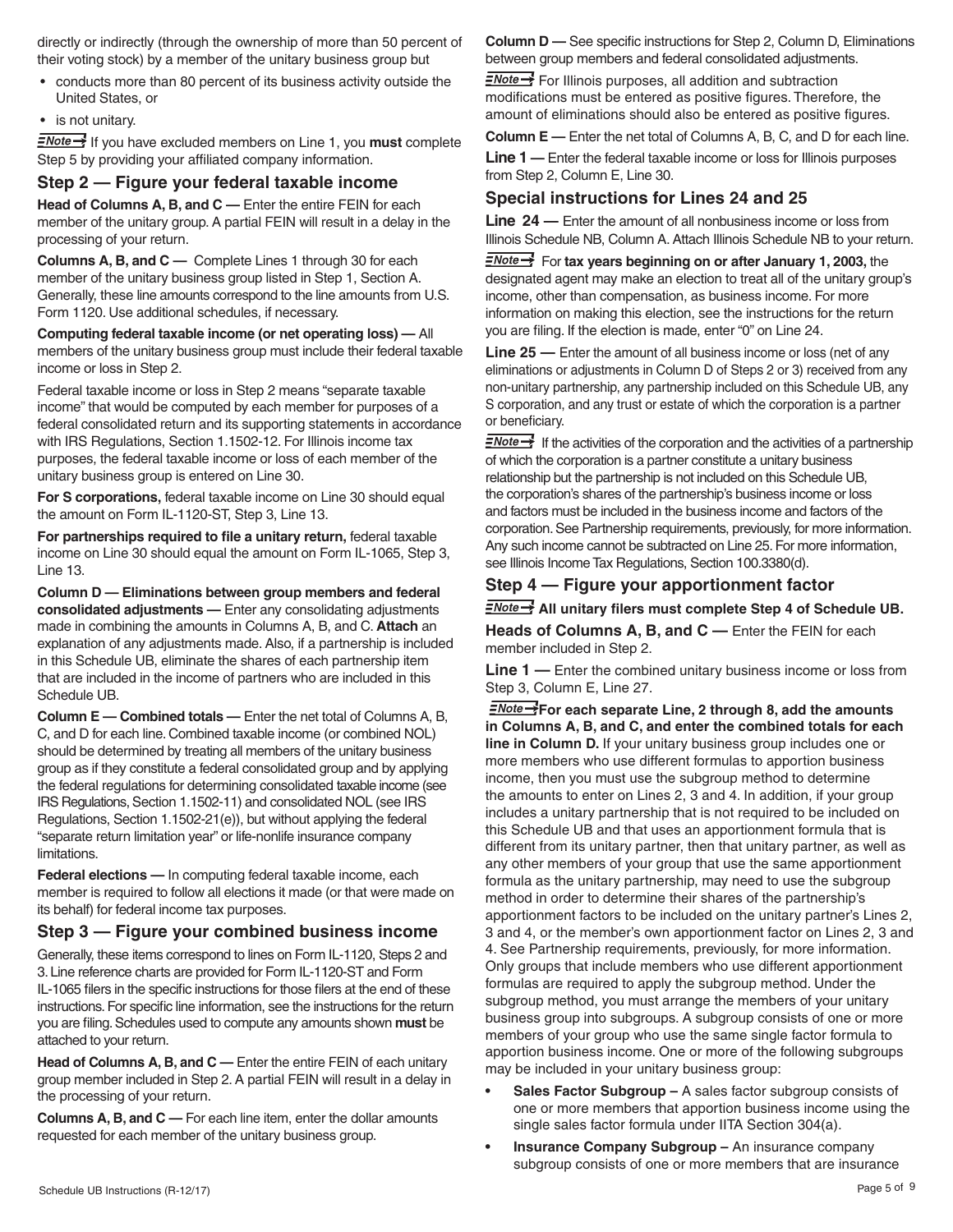companies required to apportion business income using the direct premiums formula under IITA Section 304(b).

- **Financial Organization Subgroup A financial organization** subgroup consists of one or more members that are financial organizations required to apportion business income using the formula under IITA Section 304(c).
- **Regulated Exchange Subgroup A regulated exchange** subgroup consists of one or more members that are a federally regulated exchange and elect to apportion business income using the formula under IITA Section 304(c-1).
- **Transportation Company Subgroup A transportation** company subgroup consists of one or more members that are transportation companies required to apportion business income using the transportation services formula under IITA Section 304(d).

**ENote** You must complete a separate Subgroup Schedule for each Insurance Company Subgroup, Financial Organization Subgroup, Regulated Exchange Subgroup, and Transportation Company Subgroup, in order to determine the amounts to enter on Lines 2 and 3 for each member of that subgroup. For more information, see Department Regulations Section 100.3600. If you must apply the subgroup method, complete Subgroup Schedule and follow the specific subgroup method instructions below to determine the amount to enter on Lines 2 and 3.

**Line 2 —** Enter each member's "everywhere" net sales. Exclude any receipts eliminated in Column D of Step 2 or Step 3.

Subgroup method – If you must apply the subgroup method, then

- For each member of your group that is part of a **sales factor subgroup**, enter the total everywhere sales of such member as if you were not applying the subgroup method.
- For each member of your unitary business group that is not part of a sales factor subgroup, enter the amount from Line 1 of the Subgroup Schedule for the respective column for each member, plus the member's distributive share of the everywhere sales of any unitary partnership included on a Subgroup Schedule.

 $\frac{N}{2}$  Line 2, Columns A through D, cannot be less than zero.

**Line 3 —** Enter each member's Illinois net sales. Exclude any receipts eliminated in Column D of Step 2 or Step 3.

Subgroup method – If you must apply the subgroup method, then:

- For each member of your group that is part of a **sales factor subgroup**, enter the total Illinois sales of such member as if you were not applying the subgroup method.
- For each member of your unitary business group that is not part of a sales factor subgroup, enter the amount from Line 5 of the Subgroup Schedule for the respective column for each member, plus the member's distributive share of the Illinois sales of any unitary partnership included on a Subgroup Schedule.

 $\frac{1}{2}$  Line 3, Columns A through D, cannot be less than zero.

 You **must** receive permission from IDOR **prior** to filing your return if you have negative figures in Step 4, Lines 2 or 3; otherwise, your apportionment figures will be rejected. Send your request to:

# **ILLINOIS DEPARTMENT OF REVENUE LEGAL SERVICES OFFICE SENIOR COUNSEL - INCOME TAX, 5-500 101 WEST JEFFERSON STREET**

#### **SPRINGFIELD IL 62702**

**Line 4 —** For each column, divide the amount on Line 3 by the amount in Column D, Line 2.

 $\frac{2\text{Note}}{2}$  Round the amounts on Line 4 to the sixth decimal place.

**Line 5 —** For each column, multiply the amount on Line 4 by the amount in Column D, Line 1.

**Line 6 —** Enter the amount of the member's nonbusiness income or loss that is allocable to Illinois from Illinois Schedule NB, Column B. If an item of nonbusiness income or deduction allocable to Illinois by the member is eliminated in Column D of Step 2 or Step 3, exclude that item in figuring the amount on Line 6 allocable to Illinois by that member.

**Line 7 —** Enter the member's share of the amount of business income or loss apportioned to Illinois by a non-unitary partnership, a unitary partnership that is included in this Schedule UB, an S corporation, a trust, or an estate.

**Line 8 —** Enter the total of Lines 5, 6, and 7. For any member of the unitary business group that is not a C corporation, include this amount in Step 4, Column D, Line 9 of this Schedule UB.

**Line 9 —** Enter the total net income or loss from Line 8 of any member of the unitary business group that is not a C corporation.

**Line 10 —** Subtract Line 9 from Line 8. Enter the amount from Column D on Form IL-1120, Line 34.

**Form IL-1120-ST and Form IL-1065 filers -** Do not enter the amount from Column D on Form IL-1120-ST or Form IL-1065. See the specific instructions for those return types for more information.

**ENote >>** Complete Lines 11 through 13 only if Column D, Line 10 is negative. **Do not** include any amounts from members who are not C corporations.

**Line 11 — Columns A through C —** In each column, enter the amount from Line 8 for each member that is a C corporation. If the member is not a C corporation **or** the amount on Line 8 is **positive**, enter "0."

If the net income on Line 8 of every member of this unitary business group that is a C corporation is negative, you may skip Lines 11 and 12 and enter the amount from Line 8 on Line 13.

**Column D —** Enter the total of Columns A through C.

**Line 12 — Columns A through C —** For each column, divide the amount on Line 11 by the total amount on Line 11, Column D.

**Column D** — Enter the total of Columns A through C. This amount must equal 100 percent.

**Line 13 — Columns A through C —**

**If the net income on Line 8 of every member of this unitary business group that is a C corporation is negative**, enter the amount from Line 8 of each C corporation member here.

**Otherwise,** multiply Line 12 of each column by Line 10, Column D.

**Column D —** Enter the total of Columns A through C. This amount must equal the amount on Line 10, Column D.

#### **Step 5 — Provide your affiliated company information**

If you have any excluded members in Step 1, Section D, Line 1, you must complete this section. For each excluded member, you must provide the following information.

**Column A —** the name of the excluded company,

**Column B —** the FEIN of the excluded company, and

**Column C —** the reason that the member is excluded.

For an explanation of 80/20 companies, non-combination rule, and non-unitary members, see the instructions for Step 1, Section D.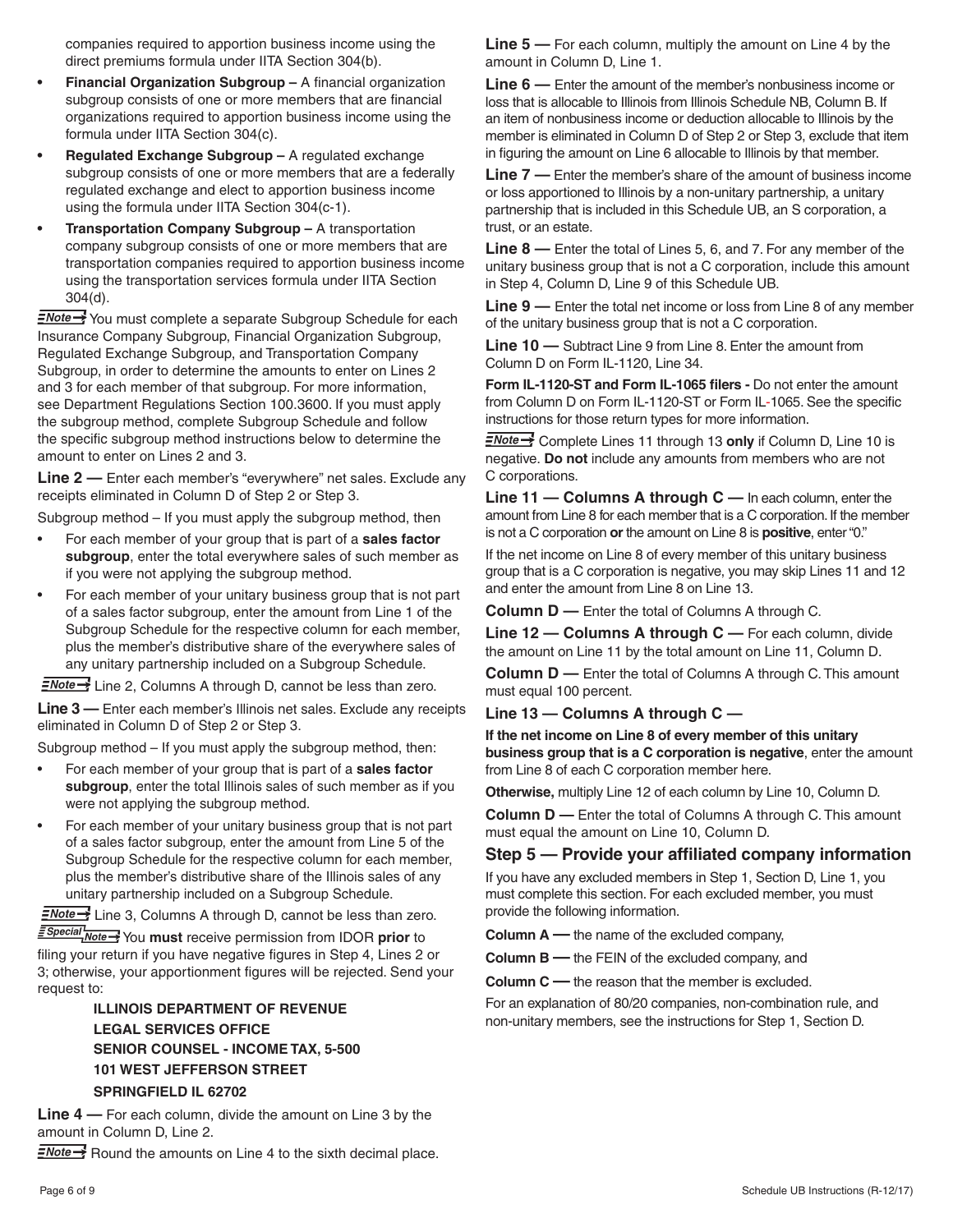# **Specific instructions for completing Form IL-1120**

The amounts to be transferred to Form IL-1120 should be taken from Illinois Schedule UB, Steps 2 and 3, Column E, and Step 4, Column D. For specific line information, see Form IL-1120 Instructions.

#### **ENote >>>** You must complete Step 1 of Form IL-1120 in its entirety.

 You must complete **both** Step 4 of the Schedule UB **and** Step 4 of the Form IL-1120.

# **Step 2 of Form IL-1120**

**Lines 1 through 9 —** Enter the combined amounts from Step 3, Column E, Lines 1 through 9.

# **Step 3 of Form IL-1120**

**Lines 10 through 23 —** Enter combined amounts from Step 3, Column E, Lines 10 through 23.

### **Step 4 of Form IL-1120**

**Line 24 —** Enter the combined amount from Step 3, Column E, Line 24.

**Line 25 —** Enter the combined amount from Step 3, Column E, Line 25.

**Line 28 —** Enter the combined "net sales everywhere" amount from Step 4, Column D, Line 2.

**Line 29 —** Enter the combined "net sales within Illinois" amount from Step 4, Column D, Line 3.

**Line 30 —** Enter the combined "apportionment factor" amount from Step 4, Column D, Line 4.

**Lines 31, 32 and 33 —** Enter the combined amounts from Step 4, Column D, Lines 5, 6, and 7.

# **Step 5 of Form IL-1120**

**Step 5, Line 38 — Illinois Schedule UB/NLD must be completed and** attached to Form IL-1120 to claim an Illinois net loss deduction. See the instructions for Illinois Schedule UB/NLD for limitations in the amount of loss that may be applied to each member of the unitary group.

# **Step 6, Step 7, and Step 8 of Form IL-1120**

**Step 6, Lines 41 and 43, and Step 7, Lines 46 and 48 —** The designated agent should compute any credit allowed or recaptured based on the combined activities of the eligible members and apply it against the combined liability of the eligible members. For more information, see Illinois Income Tax Regulations, Section 100.5270.

**ENote** You must make payments on a combined basis under the designated agent's FEIN.

If you have any foreign insurer members and you completed Illinois Schedule UB/INS, follow the instructions for Schedule UB/INS and Form IL-1120 to report your tax reduction.

# **Specific instructions for completing Form IL-1120-ST**

If an S corporation is

- unitary with a combined group and uses the same taxable year as the combined group, it should use the Schedule UB prepared by the combined group in completing its Form IL-1120-ST;
- unitary with a combined group, but it uses a different taxable year, it must complete a Schedule UB using its own taxable year; or
- not unitary with a group filing a combined return, it must complete its own Schedule UB using its own taxable year.

Steps 2 and 3 of each separately filed Form IL-1120-ST must be completed showing only the S corporation's separate-company items. The amounts on each member's Form IL-1120-ST, Lines 14 through 21 (less Line 20) and Lines 23 through 33 (less Line 24), shall be the combined totals shown in Schedule UB, Step 3, Column E.

*<u>=Note →</u>* The modifications for Form IL-1120-ST Lines 20 and 24 are not included as modifications on the Schedule UB. The amount on Form IL-1120-ST, Lines 20 or 24 must be computed on the Illinois Schedule B, Column E Worksheet, found in the Form IL-1120-ST Instructions. Carry the combined total amounts from Schedule UB, Step 3, Column E for each line item of the Column E Worksheet.

**Step 6, Line 45** – The taxable year of the designated agent must be used as the common taxable year of the combined group. Accordingly, in determining the group's income tax, use the blended rate that applies for the taxable year of the designated agent. The designated agent may elect on behalf of the group to use Specific Accounting by filing Schedule SA (IL-1120). If you elect to use the specific accounting method to determine the combined group's income tax, you must apply that method to all members of your group, including members with different taxable years. For example, if the common taxable year of your group is the calendar year, member A's taxable year ends September 30, 2017, and the group uses the number of months of A's taxable year within the common taxable year to determine the amount of A's income to include on the group's 2017 calendar year return, then member A includes on the combined return nine-twelfths (9/12) of its taxable income from its taxable year ending September 30, 2017 and three-twelfths (3/12) of its taxable income from its taxable year ending September 30, 2018. Member A must use the specific accounting method to determine the portion of its income from its taxable year ending September 30, 2017 that is received prior to July 1, 2017 and the portion that is received after June 30, 2017. All three-twelfths (3/12) of member A's taxable income from its taxable year ending September 30, 2018 is received after June 30, 2017.

Use the Line 20 and Line 24 amounts to compute the S corporation's base income on Form IL-1120-ST, Step 5, Line 35. Check the box on Form IL-1120-ST, Step 5, Line 35 B and complete Form IL-1120-ST, Step 6 by subtracting

- on Line 36, the combined nonbusiness income of the entire unitary business group, minus the portion allocable to shareholders subject to replacement tax, and
- on Line 37, the amount received by the entire unitary business group from non-unitary partnerships, partnerships included on this Schedule UB, S corporations, trusts, and estates, minus the portion allocable to shareholders subject to replacement tax.

On Form IL-1120-ST, Step 6, Line 40, include the everywhere sales amount from Schedule UB, Step 4, Column D, Line 2. On Line 41 of Step 6 of Form IL-1120-ST, include only the S corporation's Illinois sales. On Form IL-1120-ST, Step 6, Lines 44 and 45, include only the nonbusiness income of the S corporation, and the business income or loss apportionable to Illinois received by the S corporation from trusts, estates, non-unitary partnerships, partnerships included on this Schedule UB, and S corporations minus the portion of those amounts allocable to shareholders subject to replacement tax.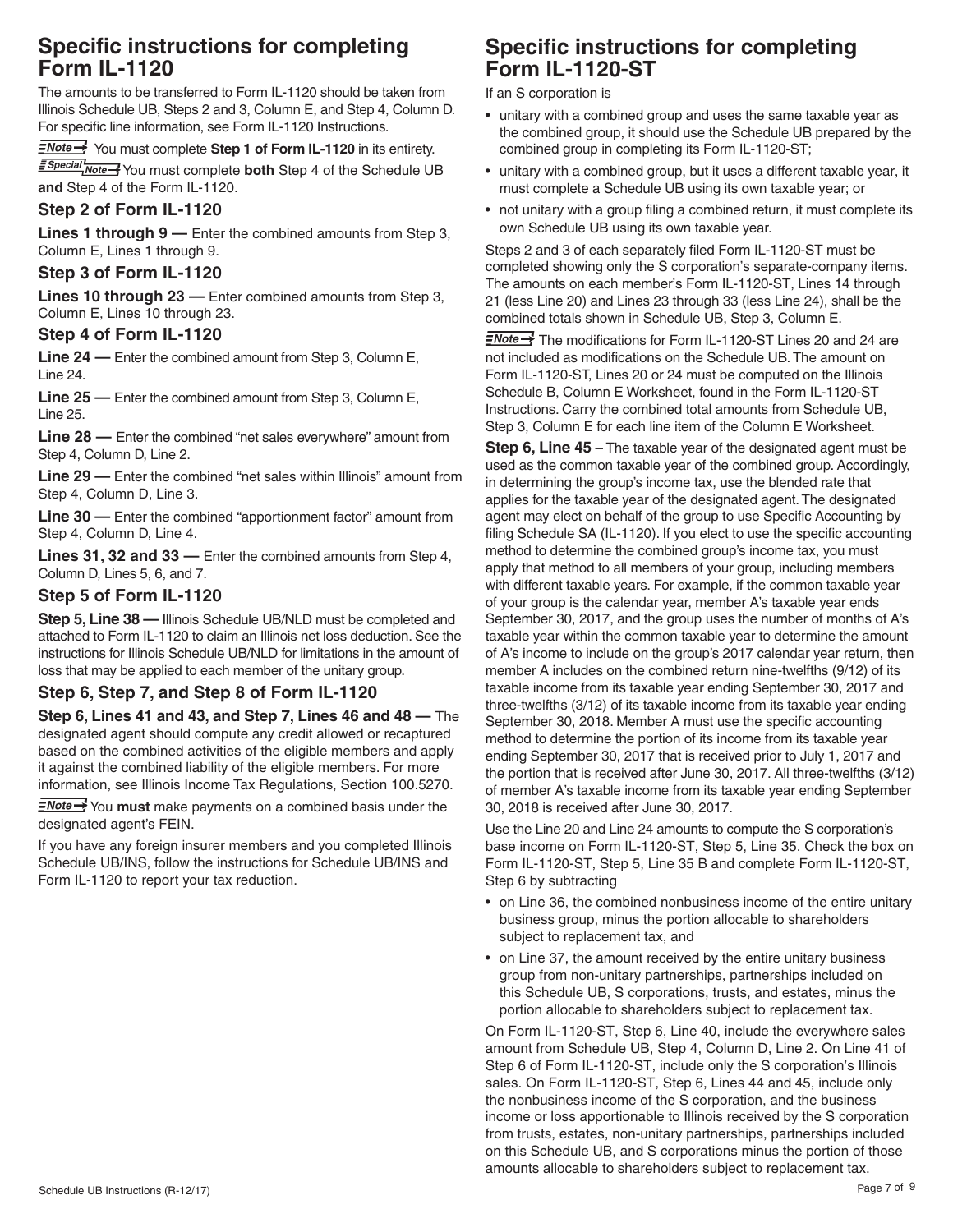You must complete **both** Step 4 of the Schedule UB **and** Step 6 of the Form IL-1120-ST.

Unitary members that are S corporations can use the line reference chart for Form IL-1120-ST below to help complete 2017 Form IL-1120-ST.

Schedules used to compute any amounts shown **must** be attached to Form IL-1120-ST.

If you need more information, visit our website at **tax.illinois.gov** to view the Illinois Income Tax Regulations referenced in these instructions.

# **Specific instructions for completing Form IL-1065**

If a partnership is required to file a unitary return, and is

- unitary with a group filing a combined return using the same taxable year as the combined group, it should use the Schedule UB prepared by the combined group in completing its Form IL-1065;
- unitary with a group filing a combined return, but it uses a different taxable year, it must complete a Schedule UB using its own taxable year and following the instructions on "What if there are different accounting periods?" in the General Information above; or
- not unitary with a group filing a combined return, the group must complete its own Schedule UB for each member or set of members using a specific tax year.

Steps 2 and 3 of each separately filed Form IL-1065 must be completed showing only the partnership's separate-company items. The amounts on each member's Form IL-1065, Lines 14 through 22 (less Lines 20 and 21) and Lines 24 through 33 (less Line 27), shall be the combined totals shown in Schedule UB, Step 3, Column E. Items from these partnerships that are involved in the taxable incomes or modifications of other taxpayers included in this Schedule UB should be eliminated in Column D.

|                                                                                                                                                                                  | <b>Schedule UB</b>                                                                                         | <b>Form IL-1120-ST</b> | <b>Schedule UB</b>                                                                     | <b>Form IL-1120-ST</b> |
|----------------------------------------------------------------------------------------------------------------------------------------------------------------------------------|------------------------------------------------------------------------------------------------------------|------------------------|----------------------------------------------------------------------------------------|------------------------|
|                                                                                                                                                                                  | Step 2, Line 30, Column E                                                                                  | Step 4, Line 14        | Step 3, Line 25, Column E<br>(less any amounts allocable<br>to shareholders subject to |                        |
|                                                                                                                                                                                  | Step 3, Line 3, Column E                                                                                   | Step 4, Line 15        |                                                                                        |                        |
|                                                                                                                                                                                  | Step 3, Line 4, Column E                                                                                   | Step 4, Line 16        | replacement tax)                                                                       | Step 6, Line 37        |
|                                                                                                                                                                                  | Step 3, Line 5, Column E                                                                                   | Step 4, Line 17        | Step 3, Line 26, Column E                                                              |                        |
|                                                                                                                                                                                  | Step 3, Line 6, Column E                                                                                   | Step 4, Line 18        | (less any amounts allocable<br>to shareholders subject to                              |                        |
|                                                                                                                                                                                  | Step 3, Line 7, Column E                                                                                   | Step 4, Line 19        | replacement tax)                                                                       | Step 6, Line 38        |
|                                                                                                                                                                                  | Step 3, Line 8, Column E                                                                                   | Step 4, Line 21        | Step 3, Line 27, Column E                                                              |                        |
|                                                                                                                                                                                  | Step 3, Line 10, Column E                                                                                  | Step 5, Line 23        | (less any amounts allocable<br>to shareholders subject to<br>replacement tax)          |                        |
|                                                                                                                                                                                  | Step 3, Line 11, Column E                                                                                  | Step 5, Line 25        |                                                                                        | Step 6, Line 39        |
|                                                                                                                                                                                  | Step 3, Line 12, Column E                                                                                  | Step 5, Line 26        | Step 4, Line 2, Column D                                                               | Step 6, Line 40        |
|                                                                                                                                                                                  | Step 3, Line 13, Column E                                                                                  | Step 5, Line 27        | Step 4, Line 3 (for each                                                               |                        |
|                                                                                                                                                                                  | Step 3, Line 14, Column E                                                                                  | Step 5, Line 28        | S corporation's Illinois' sales)                                                       | Step 6, Line 41        |
|                                                                                                                                                                                  | Step 3, Line 15, Column E                                                                                  | Step 5, Line 29        | Step 4, Line 4 (for each<br>S corporation's apportionment<br>factor)                   |                        |
|                                                                                                                                                                                  | Step 3, Line 16, Column E                                                                                  | Step 5, Line 33*       |                                                                                        | Step 6, Line 42        |
|                                                                                                                                                                                  | Step 3, Line 17, Column E                                                                                  | Step 5, Line 33*       | Step 4, Line 6 (for each                                                               |                        |
|                                                                                                                                                                                  | Step 3, Line 18, Column E                                                                                  | Step 5, Line 30        | S corporation's nonbusiness<br>income or loss)                                         |                        |
|                                                                                                                                                                                  | Step 3, Line 19, Column E                                                                                  | Step 5, Line 31        |                                                                                        | Step 6, Line 44        |
|                                                                                                                                                                                  | Step 3, Line 20, Column E                                                                                  | Step 5, Line 32        | Step 4, Line 7 (for each<br>S corporation's income from<br>non-unitary partnerships,   |                        |
|                                                                                                                                                                                  | Step 3, Line 21, Column E                                                                                  | Step 5, Line 33*       |                                                                                        |                        |
|                                                                                                                                                                                  | Step 3, Line 24, Column E<br>(less any amounts allocable<br>to shareholders subject to<br>replacement tax) | Step 6, Line 36        | partnerships included on this<br>Schedule UB, S corporations,<br>trusts, and estates)  | Step 6, Line 45        |
| * Enter the portion from Form IL-1120-ST, Line 33 (from line items on the Illinois Schedule M<br>(for businesses)) that corresponds with the line item indicated on Schedule UB. |                                                                                                            |                        |                                                                                        |                        |

# **Line Reference Chart for Form IL-1120-ST**